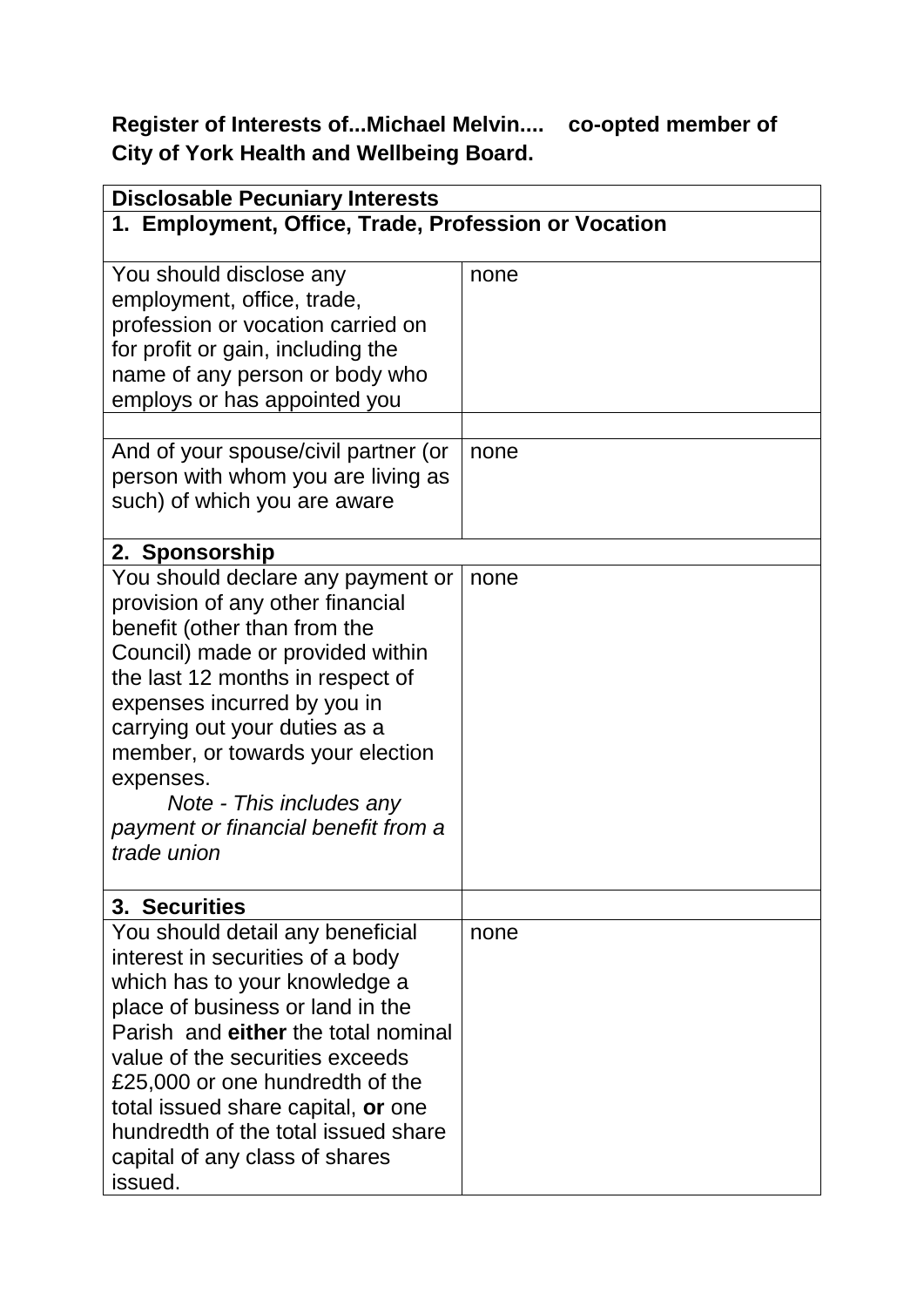| "Securities" does not include<br>building society accounts but<br>includes securities of all other<br>descriptions such as shares,<br>debentures, stock, loan stock and<br>units of a collective investment<br>scheme                                                                                                                                                                                                                                       |      |
|-------------------------------------------------------------------------------------------------------------------------------------------------------------------------------------------------------------------------------------------------------------------------------------------------------------------------------------------------------------------------------------------------------------------------------------------------------------|------|
| And of your spouse/civil partner (or<br>person with whom you are living as<br>such) of which you are aware                                                                                                                                                                                                                                                                                                                                                  | none |
| 4. Contracts                                                                                                                                                                                                                                                                                                                                                                                                                                                |      |
| You should detail any current<br>undischarged contract made<br>between you, or a body in which<br>you have a beneficial interest, and<br>the Council under which goods or<br>services are to be provided or<br>works are to be executed<br>You have a beneficial interest in a<br>body which is a firm in which you<br>are a partner or a body corporate<br>of which you are a director, or in<br>the securities of which you have a<br>beneficial interest | none |
| And of your spouse/civil partner (or<br>person with whom you are living as<br>such) of which you are aware                                                                                                                                                                                                                                                                                                                                                  | none |
| 5. Land, Licences and Corporate Tenancies                                                                                                                                                                                                                                                                                                                                                                                                                   |      |
| <b>Land</b><br>You should detail any beneficial<br>interest in land within the Parish<br>(excluding any easement, or right<br>in or over land which does not<br>carry the right to occupy or receive                                                                                                                                                                                                                                                        | none |